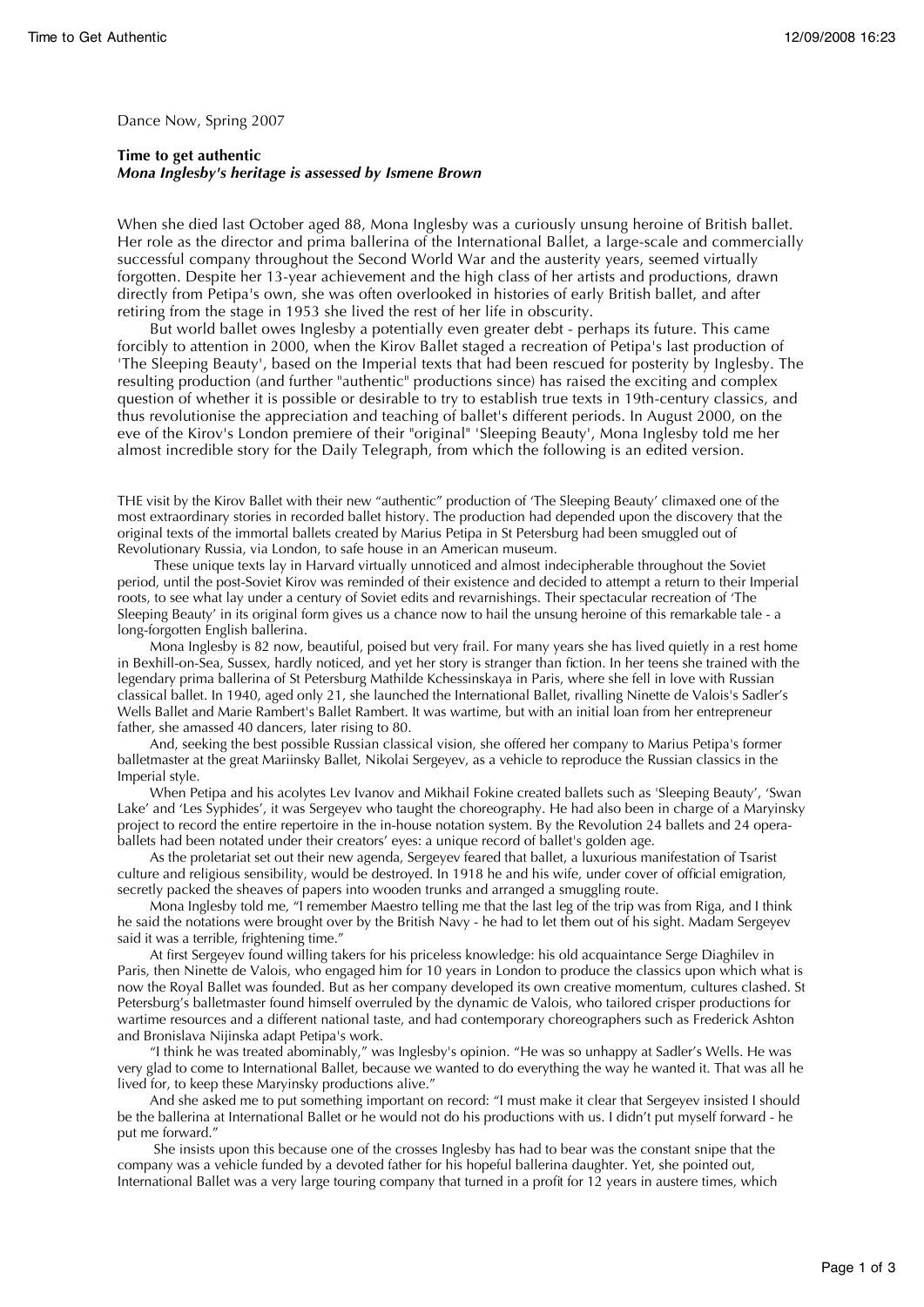would have been impossible without assured artistic quality. Its artists included Harold Turner, Moira Shearer, Maurice Béjart, and its large classical productions had the most fashionable designers around. The Royal Festival Hall opened in 1951 with six weeks of International Ballet. The Royal Ballet star Moira Shearer, once an IB member, remembers Inglesby as "a lovely, very fluid classical dancer... a real pleasure to watch".

But crisis came after Sergeyev's death in 1951. Perhaps old age and widowerhood made him homesick for Russia. Perhaps his trust in Britain had been shaken by seeing the increasingly grand Sadler's Wells Ballet opening Covent Garden in 1946 with a new 'Sleeping Beauty' that made several alterations to his original staging. At any rate, he did something unexpected when he died, and which has been wrongly recorded in history books. Inglesby wanted me to make clear that in his will Sergeyev did not bequeath his historic notations to her.

"Oh no, to my great surprise, he left them all to a friend of his who was not interested in ballet at all." A Russian, she thinks. "I was horrified. Would they just moulder away, be destroyed forever? And I asked my father please to buy them, so they would be rescued. As far as I remember it cost £200, and Sergeyev's friend was only too happy to get rid of them."

Inglesby now had the precious notations, but without Sergeyev's strict hand International Ballet had run its course. In 1953 she folded it, quit ballet, and bore her son Peter. But the Sergeyev boxes were stored in her mother's basement in Kensington Gore, and much on her mind. In the 1960s she began hunting for a permanent home for them.

 She offered them to the Royal Ballet - "they said 'no thank you', and I was quite pleased. I don't like Ninette de Valois anyway." She contacted the former Mariinsky Ballet (renamed the Kirov in 1935) and "someone came over to meet me at the Grosvenor Hotel". But this was the height of Cold War, just after Nureyev's inflammatory defection, and the Kirov considered the notations stolen, in any case. Inglesby was not confident the records would be safe. An RAD initiative also came to nothing. Finally, in 1969 the Harvard Theatre Collection in Boston, USA, purchased the Sergeyev notations for some £6,000, promising safe keeping in perpetuity.

Even then, this fraught tale seemed hardly likely to have its due happy ending. By 1970 every company had its own versions of these classics, oral tradition and constant adaptation were the norm rather than any strict consultation of "text", and besides no one could read the archaic Mariinsky notation system until an old primer was discovered in the theatre library. It took another political revolution in Russia, and the courageous step by the Kirov to reclaim its past, to bring these sheets of enigmatic pencil marks back to their central position of potential authority.

For Mona Inglesby the recognition, at long last, that she did right by Sergeyev and Petipa has been the best possible medicine. She said she would not be seeing the new "old" 'Sleeping Beauty'. "I'm an old ballerina now, an ancient lady," she said, with dignity. "I can't make such a journey nowadays." Russia, and indeed all ballet, should be so grateful to her, I said. "Maybe they are, maybe not. I don't really mind. So long as these things are going to be well looked after and treated with respect, I am quite happy."

## **'At some point soon the question of text and authenticity must be seriously debated in classical staging and teaching practice'**

AFTER my article appeared (causing a deluge of readers' letters to me expressing delight at "rediscovering" Inglesby), I was particularly intrigued by reaction from some Russian ballet-lovers. From their point of view, Nikolai Sergeyev had been a thief, stealing Mariinsky theatre property, and therefore Inglesby had never had the right to sell them to the US. By this argument, the records should be legally restored to St Petersburg for its own use, not left open to the world in the US.

Inglesby herself wrote me a subsequent letter which sheds light on Sergeyev's actions: she wrote that he insisted to her that the notation project was not an official theatre one but more of a personal enthusiasm of his and a few others, which eventually won Petipa's interest and permission. Thus he claimed the notations belonged more to him than to the theatre, and he had the right to take them. Sergeyev was a student when the notation system (invented by a 25-year-old anatomist Vladimir Stepanov and described as "An Alphabet of Body Movements") had been experimented with in the St Petersburg and Moscow schools from the early 1890s. Even if one could imagine that the project depended for some years on individuals being enthusiastic spare-timers, rather than officially appointed notators, it is debatable that the notations were not property of the theatres where they were being made. According to Koegler's Oxford Dictionary, both Petipa in St Petersburg and Gorsky in Moscow were using notations in stagings. But now the question of who owned the texts seems less relevant than their global availability and preservation.

It is all very messy at the moment. Only a few scholars in America, Russia, France and Britain read Stepanov well, and they disagree on the accuracy and satisfactoriness of the different notations dependent on such factors as the notators' handwriting, the readers' own fluency and understanding of ballet of the time, and mistakes in the cataloguing. Some notations are more sensitive to music than others; some pages are so sketchy as to seem aides-memoires only decipherable by the writer rather than comprehensive information. Pierre Lacotte's creative reimagining of 'The Pharaoh's Daughter' for